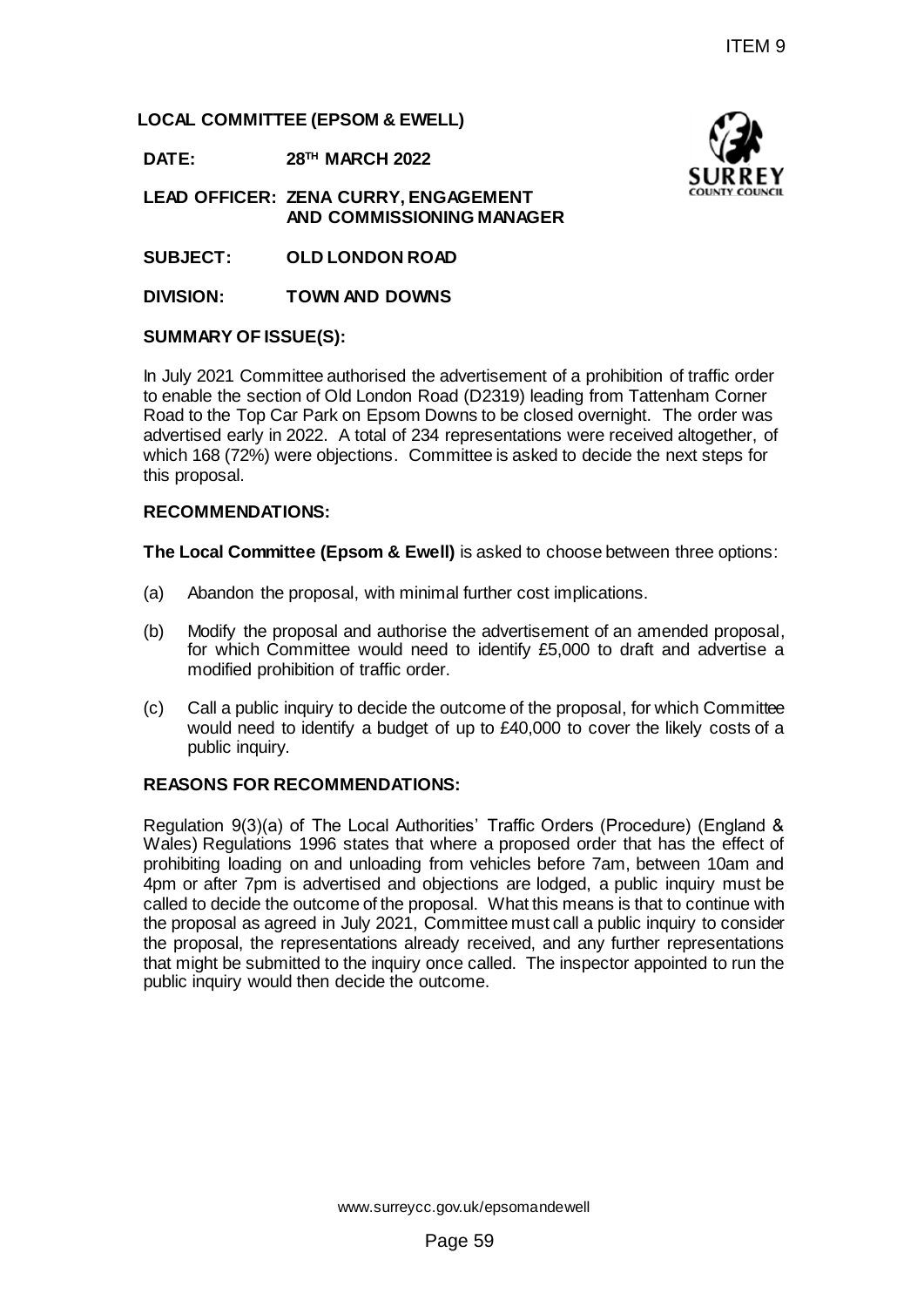## **1. INTRODUCTION AND BACKGROUND:**

- 1.1 The section of Old London Road (D2319) leading from Tattenham Corner Road to the Top Car Park on Epsom Downs is Public Highway. In the late 1990s Epsom & Ewell Borough Council approved the advertisement of a prohibition of traffic order for this section of Old London Road. The prohibition of traffic order was intended to prevent motor vehicles entering this section of Old London Road overnight. At the time Epsom & Ewell Borough Council was acting as Highway Authority under an agency agreement with Surrey County Council.
- 1.2 Unfortunately neither Epsom & Ewell Borough Council nor Surrey County Council have any record that the intended prohibition of traffic order was sealed. Nevertheless Old London Road has been closed overnight since the late 1990s. During winter months the road was closed at 5pm; during summer months the road was closed at 9pm; the road was reopened at approximately 6am every morning. This arrangement seemed to be generally accepted by the local community as part and parcel of the operation of the Downs. In July 2021 Committee authorised the advertisement of a prohibition of traffic order to prevent overnight motor vehicle access into Old London Road from Tattenham Corner towards the Top Car park, with the hours of operation and exemptions as detailed in Table 1 below.

| ITEM 9 |                                                                                                                                                                                                                                                                                                                                                                                                                                                                                                                                                                                                                                                                                                                                                                                                                                                                                                              |                                   |                                      |
|--------|--------------------------------------------------------------------------------------------------------------------------------------------------------------------------------------------------------------------------------------------------------------------------------------------------------------------------------------------------------------------------------------------------------------------------------------------------------------------------------------------------------------------------------------------------------------------------------------------------------------------------------------------------------------------------------------------------------------------------------------------------------------------------------------------------------------------------------------------------------------------------------------------------------------|-----------------------------------|--------------------------------------|
|        | 1. INTRODUCTION AND BACKGROUND:                                                                                                                                                                                                                                                                                                                                                                                                                                                                                                                                                                                                                                                                                                                                                                                                                                                                              |                                   |                                      |
| 1.1    | The section of Old London Road (D2319) leading from Tattenham Corner Road<br>to the Top Car Park on Epsom Downs is Public Highway. In the late 1990s<br>Epsom & Ewell Borough Council approved the advertisement of a prohibition of<br>traffic order for this section of Old London Road. The prohibition of traffic order<br>was intended to prevent motor vehicles entering this section of Old London Road<br>overnight. At the time Epsom & Ewell Borough Council was acting as Highway<br>Authority under an agency agreement with Surrey County Council.                                                                                                                                                                                                                                                                                                                                              |                                   |                                      |
| 1.2    | Unfortunately neither Epsom & Ewell Borough Council nor Surrey County<br>Council have any record that the intended prohibition of traffic order was sealed.<br>Nevertheless Old London Road has been closed overnight since the late 1990s.<br>During winter months the road was closed at 5pm; during summer months the<br>road was closed at 9pm; the road was reopened at approximately 6am every<br>morning. This arrangement seemed to be generally accepted by the local<br>community as part and parcel of the operation of the Downs. In July 2021<br>Committee authorised the advertisement of a prohibition of traffic order to<br>prevent overnight motor vehicle access into Old London Road from Tattenham<br>Corner towards the Top Car park, with the hours of operation and exemptions<br>as detailed in Table 1 below.<br>Table 1 Proposed prohibition of traffic order for Old London Road |                                   |                                      |
|        | Time of year                                                                                                                                                                                                                                                                                                                                                                                                                                                                                                                                                                                                                                                                                                                                                                                                                                                                                                 | Days of operation                 | Hours of operation                   |
|        | 1 <sup>st</sup> April to 30 <sup>th</sup><br>September                                                                                                                                                                                                                                                                                                                                                                                                                                                                                                                                                                                                                                                                                                                                                                                                                                                       | Sunday to Friday                  | 7pm to 12noon<br>(the following day) |
|        |                                                                                                                                                                                                                                                                                                                                                                                                                                                                                                                                                                                                                                                                                                                                                                                                                                                                                                              | Saturday                          | 7pm to 9:30am<br>(the following day) |
|        | 1 <sup>st</sup> October to 31 <sup>st</sup><br>March                                                                                                                                                                                                                                                                                                                                                                                                                                                                                                                                                                                                                                                                                                                                                                                                                                                         | Sunday to Friday                  | 5pm to 12noon<br>(the following day) |
|        |                                                                                                                                                                                                                                                                                                                                                                                                                                                                                                                                                                                                                                                                                                                                                                                                                                                                                                              | Saturday                          | 5pm to 9:30am<br>(the following day) |
|        | <b>Exemptions</b>                                                                                                                                                                                                                                                                                                                                                                                                                                                                                                                                                                                                                                                                                                                                                                                                                                                                                            |                                   |                                      |
|        | Anything done with the permission or at the direction of a police constable in<br>uniform or in certain circumstances, for example ambulance and fire brigade<br>purposes or the safeguard of life and property.                                                                                                                                                                                                                                                                                                                                                                                                                                                                                                                                                                                                                                                                                             |                                   |                                      |
| 1.3    | The proposed hours of operation detailed in Table 1 were requested by the<br>Epsom & Walton Downs Conservators following their meeting of 21 <sup>st</sup> June 2021,<br>and would be an extension of the hours that have been operating on the ground<br>since the late 1990s. The report that was considered by the Conservators is<br>available online here Epsom and Ewell Democracy (epsom-ewell.gov.uk), and<br>includes information about the concerns that the Conservators would like to<br>address in requesting extended hours.                                                                                                                                                                                                                                                                                                                                                                   |                                   |                                      |
|        | 2. ANALYSIS:                                                                                                                                                                                                                                                                                                                                                                                                                                                                                                                                                                                                                                                                                                                                                                                                                                                                                                 |                                   |                                      |
| 2.1    | The prohibition of traffic order, as agreed by Committee in July 2021, was<br>advertised early in 2022. We received 234 representations altogether, of which<br>168 (72%) were objections. A redacted version of all the representations is<br>included in Annex A.                                                                                                                                                                                                                                                                                                                                                                                                                                                                                                                                                                                                                                          |                                   |                                      |
|        |                                                                                                                                                                                                                                                                                                                                                                                                                                                                                                                                                                                                                                                                                                                                                                                                                                                                                                              | www.surreycc.gov.uk/epsomandewell |                                      |
|        |                                                                                                                                                                                                                                                                                                                                                                                                                                                                                                                                                                                                                                                                                                                                                                                                                                                                                                              | Page 60                           |                                      |

## **2. ANALYSIS:**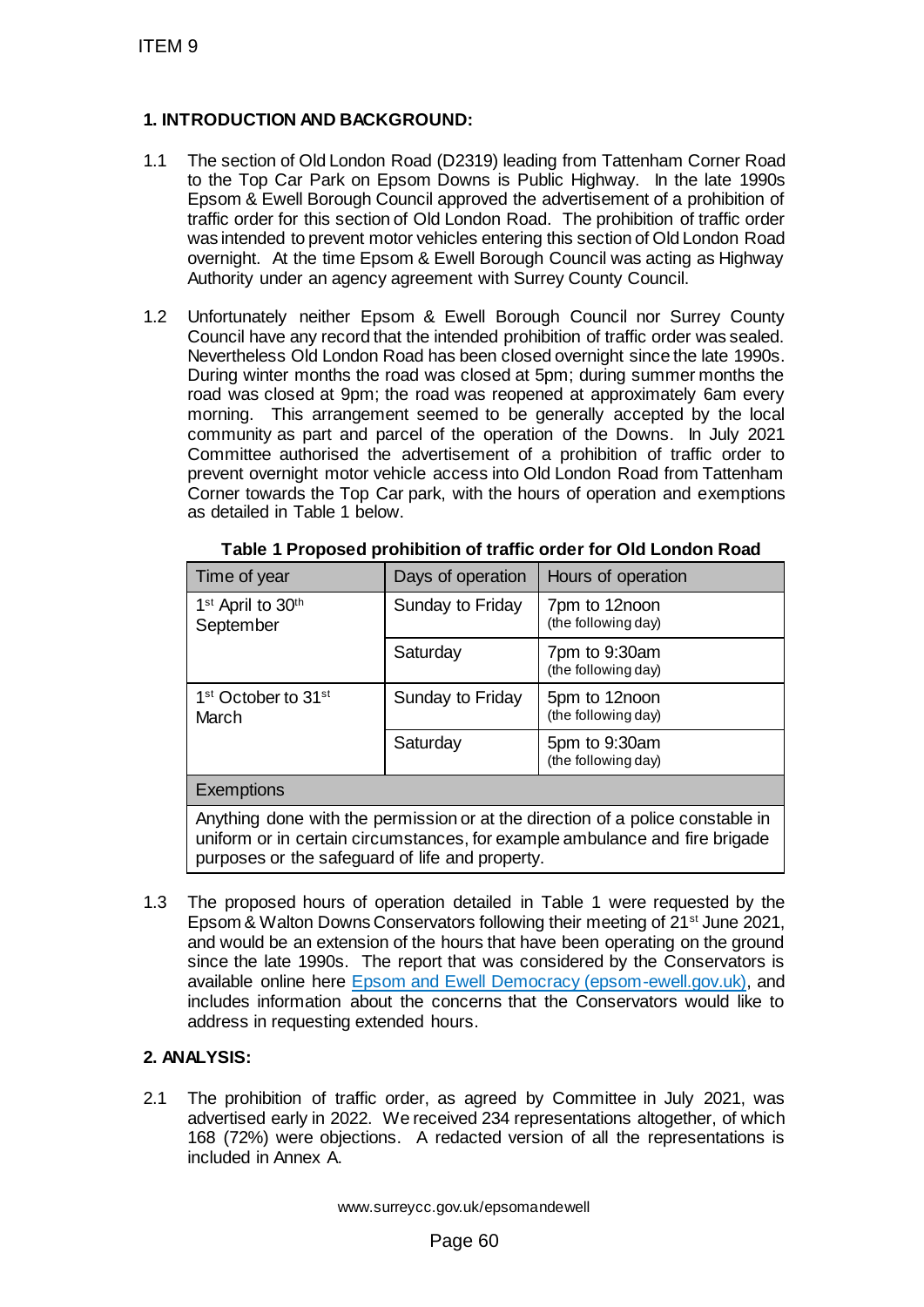2.2 The issue we now have relates to the provisions of The Local Authorities' Traffic Orders (Procedure) (England & Wales) Regulations 1996. Regulation 9(3)(a) states that where a proposed order that has the effect of prohibiting loading on and unloading from vehicles before 7am, between 10am and 4pm or after 7pm is advertised and objections are lodged, a public inquiry must be called to decide the outcome of the proposal. It is quite a technical issue from a legal point of view but nevertheless Committee is bound by these regulations.

### **3. OPTIONS:**

3.1 Committee has three options:

#### a) **Abandon the proposal.**

This would result in the road being left open 24-7.

#### b) **Amend the proposal.**

The rationale behind this option is that some of the objectors have objected specifically to the extended day-time hours, and so may withdraw their objections if the proposed hours of operation were exactly as they were prelockdown. However some of the objectors have made clear their objection is to any road closure – these may maintain their objections even if the amended hours of operation were to be amended. Still other objectors have not been specific; their motivation is unknown. Officers would suggest that an amendment to the proposal to the pre-lockdown hours of operation (as originally intended in the 1990s) may reduce the number of objections, but would not eliminate them all. A single objection is enough to trigger the public inquiry requirement. The Local Authorities' Traffic Orders (Procedure) (England and Wales) Regulations 1996 provide that an order making authority may modify an order, whether in consequence of any objections or otherwise, before it is made and must then take steps as appropriate for: ITEM 9<br>
to the provisions of The Local Authorities' Traffic<br>
whales) Regulations 1996. Regulation 9(3)(a)<br>
order that has the effect of prohibiting loading on<br>
fore 7am, between 10am and 4pm or after 7pm<br>
in degrad to deci

- Informing persons likely to be affected by the modifications,
- Giving those persons an opportunity of making representations; and,
- Ensuring that any such representations are duly considered by the authority.

#### c) **Call a public inquiry to resolve the matter.**

In this scenario the matter would be taken out of Committee's hands. Funding would need to be identified for the public inquiry. An Inspector would consider the proposal, the representations already made, and any new representations made directly to the public inquiry. An Inspector would also consider the legal technicalities, which would include scrutiny of the reasons for the proposal, and the validity of those reasons in the context of the relevant legislation, in this case the Road Traffic Regulation Act 1984. There are weaknesses here which could play a part in an inspector's decision. An Inspector might recommend that the order be confirmed, modified and then confirmed or not confirmed. It is also theoretically possible that an Inspector may be unable to make a recommendation and would have to provide reasons. The view of Surrey County Council's Legal Team, having reviewed the proposal and representations already received, is that the most likely outcome of an inquiry would be that the Inspector would recommend an order should not be confirmed.

3.2 It is recommended that Committee decide which option to take, which will determine the next steps for this proposal.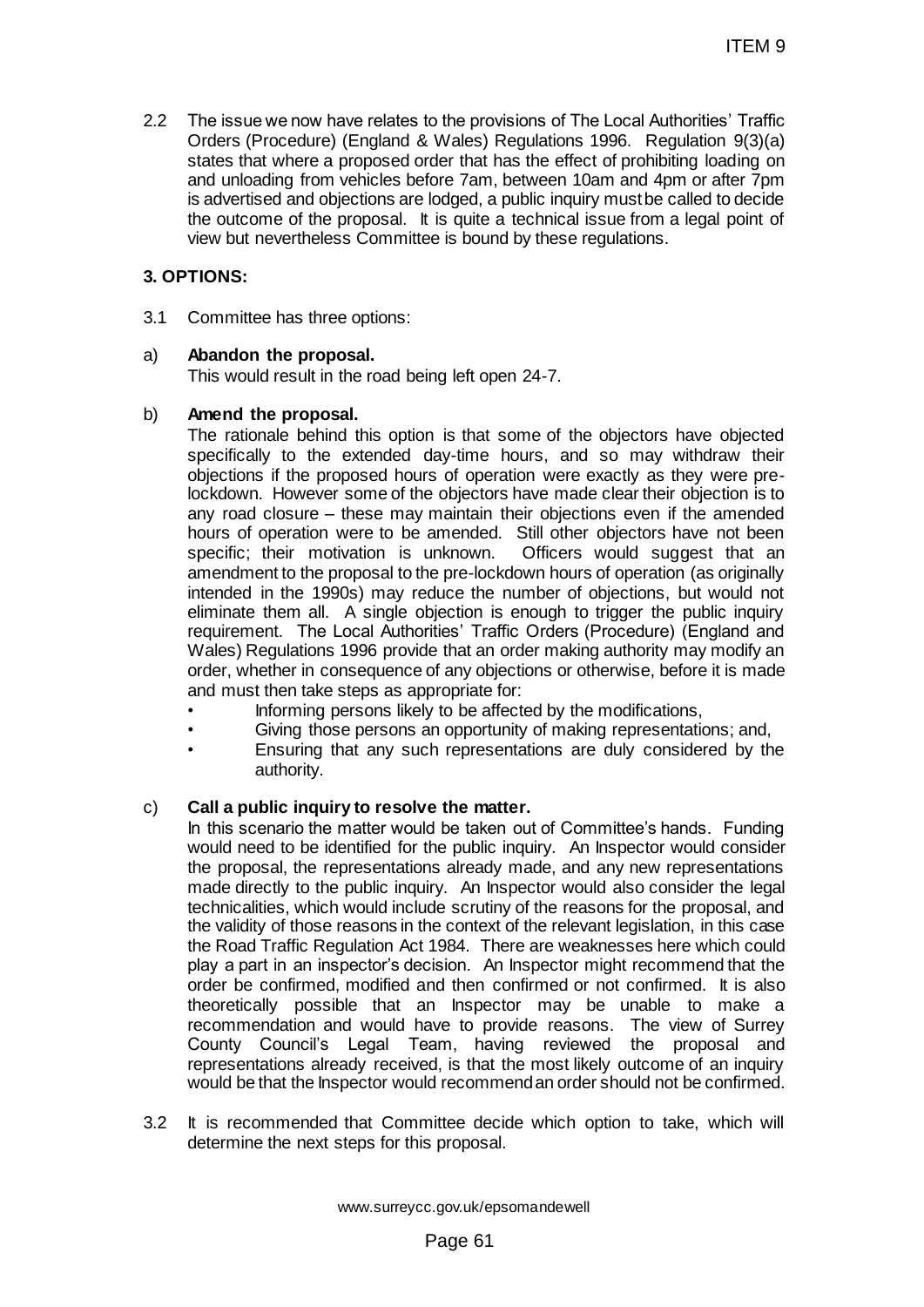# **4. CONSULTATIONS:**

- 4.1 The advertisement of the prohibition of traffic order constituted a formal, statutory public consultation. A redacted version of all the representations is included in Annex A.
- 4.2 The Jockey Club is a significant stakeholder in this proposal insofar as the land through which the subject section of Old London Road runs is owned by the Jockey Club. The horse racing industry is a major user of the Downs for training purposes. Horse racing trainers are represented by the Training Grounds Management Board (TGMB). A combined representation from the Jockey Club and the TGMB is included in Annex B.
- 4.3 A number of objections were received from members of the Epsom Downs Model Flying Club, including the Vice Chairman and Secretary. This are included in Annex A.

## **5. FINANCIAL AND VALUE FOR MONEY IMPLICATIONS:**

- 5.1 Option (a) carries no further financial implications, other than to remove the signs currently on site. The gates could remain to facilitate closure of the road on race days and preparation days in accordance with the Epsom & Walton Downs Regulation Act 1984.
- 5.2 Option (b) would require additional funding of approximately £5,000 to be identified to draft and advertise a modification to the prohibition of traffic order, and to consider any further representations.
- 5.3 Option (c) would require additional funding to be identified to pay for the public inquiry. We would need to pay for an inspector and a suitable venue. We would also appoint Counsel to represent Surrey County Council in this context, which in and of itself would cost between £10,000 to £20,000. The costs would tend to be proportional to the length of the hearing, and the number and nature of representations that an inspector would have to consider. The total cost of this option could lie in range £20,000 to £40,000. It is a somewhat open-ended process. ITEM 9<br>
4. CONSULTATIONS:<br>
4.1 The adventisement of the prohibition of translattion public consultation. A redacted<br>
included in Annex A.<br>
4.2 The Jockey Club is a significant stakehold<br>
through which the subject section o

## **6. EQUALITIES AND DIVERSITY IMPLICATIONS:**

- 6.1 A number of the representations raise concerns about access to the Downs for less able members of our communities, were the proposal to go ahead. The Downs are highly valued by the local community, who are entitled under the Epsom & Walton Downs Regulation Act 1984 to access the Downs for air and exercise. A number of respondents specifically suggest that if access to the Downs via the subject section of Old London Road were to be restricted as proposed, that less able members of the community would be excluded from certain areas of the Downs.
- 6.2 Disability is a protected characteristic under the Equality Act 2010.

## **7. LOCALISM:**

7.1 The vast majority of representations have been received from local residents of Epsom, Ashtead, Banstead and Tattenham Corner. A very small minority of representations were received from people who live further afield.

www.surreycc.gov.uk/epsomandewell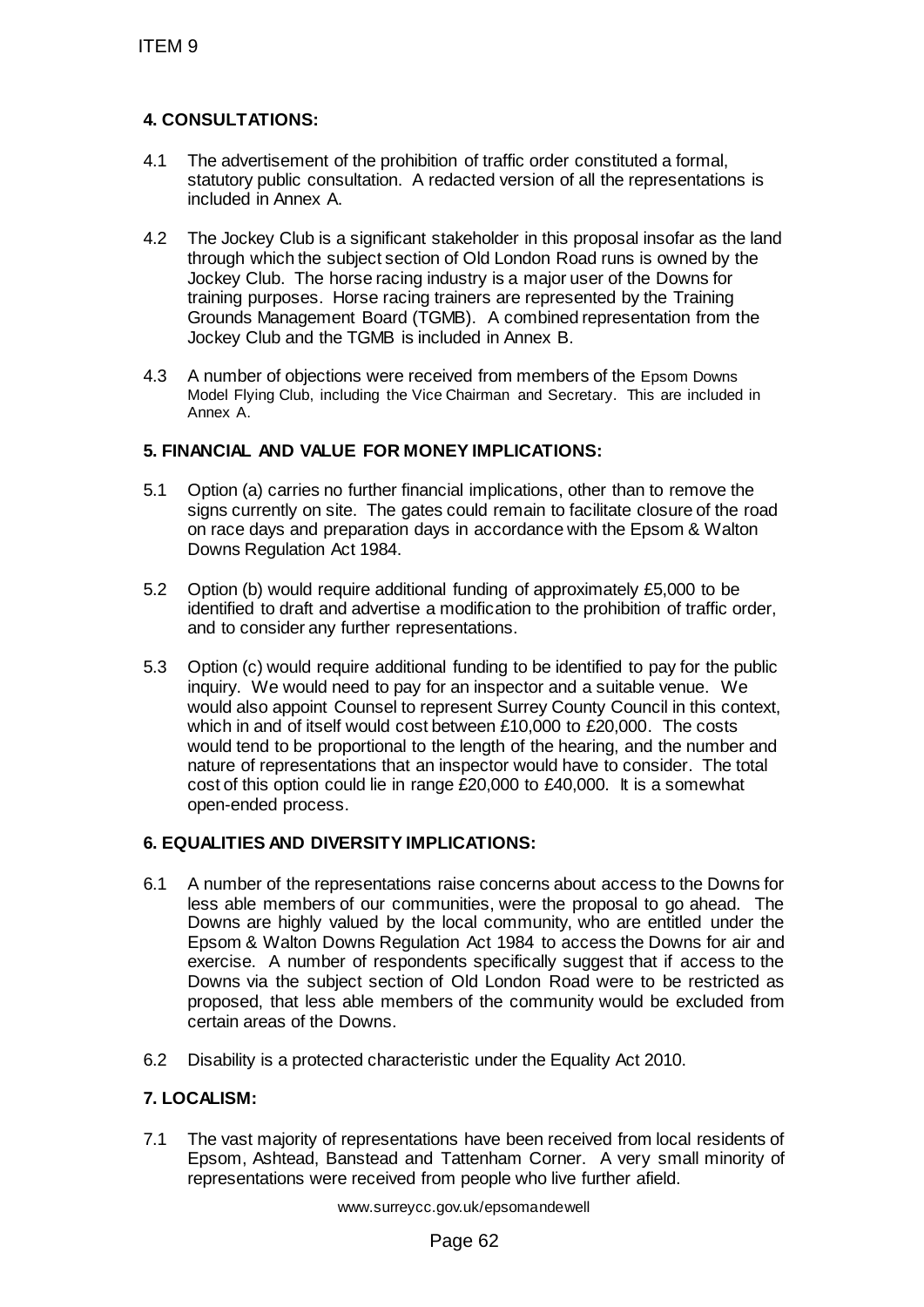### **8. OTHER IMPLICATIONS:**

|                                                 | ITEM 9                                                                                                                                                                                                                                          |
|-------------------------------------------------|-------------------------------------------------------------------------------------------------------------------------------------------------------------------------------------------------------------------------------------------------|
|                                                 |                                                                                                                                                                                                                                                 |
| <b>ER IMPLICATIONS:</b>                         |                                                                                                                                                                                                                                                 |
| Area assessed:<br><b>Crime and Disorder</b>     | Direct Implications:<br>Some stakeholders suggest have alleged                                                                                                                                                                                  |
|                                                 | antisocial behaviour in the subject section of<br>Old London Road. Surrey Police have said                                                                                                                                                      |
|                                                 | that a closure is not necessarily an appropriate<br>response to this. The Road Traffic Regulation<br>Act 1984 does not list prevention of antisocial                                                                                            |
|                                                 | behaviour as a valid reason for making an<br>order. Some respondents assert that the                                                                                                                                                            |
|                                                 | closure of the Top Car Park during lockdown<br>led to inconsiderate parking elsewhere.                                                                                                                                                          |
| Sustainability (including<br>Climate Change and | If the subject section of Old London Road were<br>to remain open to motor vehicles, it is possible                                                                                                                                              |
| Carbon Emissions)                               | that residents will be encouraged to drive to the<br>Downs. On the other hand if the road were to                                                                                                                                               |
|                                                 | be closed residents may choose to drive further<br>to access open space.                                                                                                                                                                        |
| Corporate<br>Parenting/Looked After<br>Children | No significant implications arising from this<br>report.                                                                                                                                                                                        |
| Safeguarding<br>responsibilities for            | No significant implications arising from this<br>report.                                                                                                                                                                                        |
| vulnerable children and<br>adults               |                                                                                                                                                                                                                                                 |
| <b>Public Health</b>                            | If disabled residents were to be excluded from<br>certain areas of the Downs, as has been<br>suggested by a number of respondents to the                                                                                                        |
|                                                 | consultation, this could have a detrimental<br>affect on their health if these residents were to<br>be discouraged from taking exercise as a                                                                                                    |
|                                                 | result.                                                                                                                                                                                                                                         |
| <b>CLUSION AND RECOMMENDATIONS:</b>             |                                                                                                                                                                                                                                                 |
| public inquiry.                                 | ven the nature and number of representations, it is unlikely that Committee<br>buld be able to promote a prohibition of traffic order for the subject section of<br>d London Road – either the current or an amended proposal – without calling |
| r confirmation by an Inspector.                 | s suggested that the proposal in its current form is unlikely to be recommended                                                                                                                                                                 |
|                                                 | nere is no guarantee that a modified proposal would be successful.                                                                                                                                                                              |
|                                                 |                                                                                                                                                                                                                                                 |
|                                                 |                                                                                                                                                                                                                                                 |
|                                                 |                                                                                                                                                                                                                                                 |
|                                                 |                                                                                                                                                                                                                                                 |
|                                                 | www.surreycc.gov.uk/epsomandewell<br>Page 63                                                                                                                                                                                                    |
|                                                 |                                                                                                                                                                                                                                                 |

## **9. CONCLUSION AND RECOMMENDATIONS:**

- 9.1 Given the nature and number of representations, it is unlikely that Committee would be able to promote a prohibition of traffic order for the subject section of Old London Road – either the current or an amended proposal – without calling a public inquiry.
- 9.2 It is suggested that the proposal in its current form is unlikely to be recommended for confirmation by an Inspector.
- 9.3 There is no guarantee that a modified proposal would be successful.